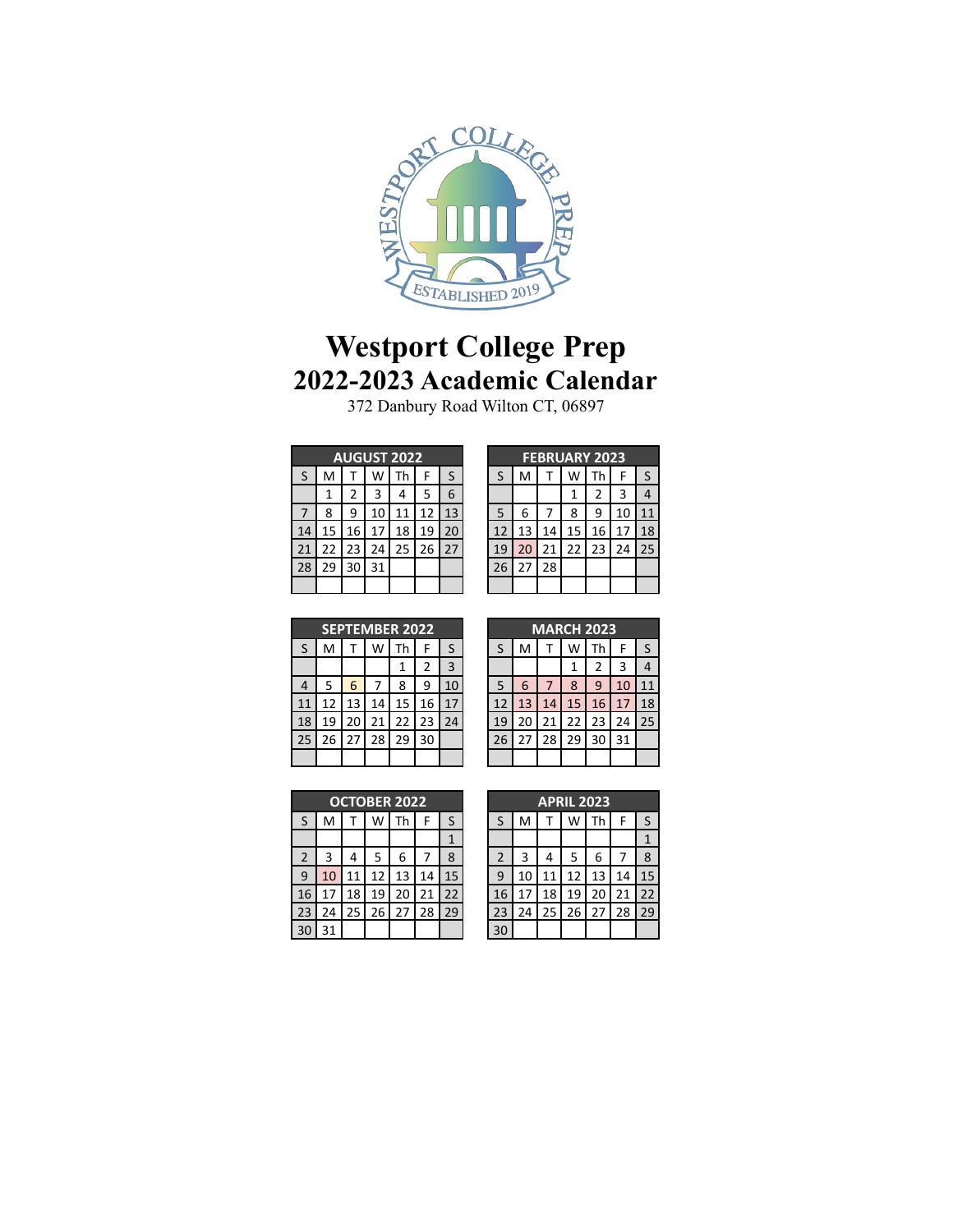|    | <b>NOVEMBER 2022</b> |    |    |    |    |    |  |  |
|----|----------------------|----|----|----|----|----|--|--|
| S  | M                    |    | W  | Th | F  | S  |  |  |
|    |                      | 1  | 2  | 3  | 4  | 5  |  |  |
| 6  |                      | 8  | ٩  | 10 | 11 | 12 |  |  |
| 13 | 14                   | 15 | 16 | 17 | 18 | 19 |  |  |
| 20 | 21                   | 22 | 23 | 24 | 25 | 26 |  |  |
| 27 | 28                   | 29 | 30 |    |    |    |  |  |
|    |                      |    |    |    |    |    |  |  |

| <b>MAY 2023</b> |    |    |    |    |    |    |  |  |  |
|-----------------|----|----|----|----|----|----|--|--|--|
| S               | M  | т  | W  | Th | F  | S  |  |  |  |
|                 | 1  | 2  | 3  | 4  | 5  | 6  |  |  |  |
|                 | 8  | 9  | 10 | 11 | 12 | 13 |  |  |  |
| 14              | 15 | 16 | 17 | 18 | 19 | 20 |  |  |  |
| 21              | 22 | 23 | 24 | 25 | 26 | 27 |  |  |  |
| 28              | 29 | 30 | 31 |    |    |    |  |  |  |
|                 |    |    |    |    |    |    |  |  |  |

| <b>DECEMBER 2022</b> |    |    |    |    |    |    |  |  |
|----------------------|----|----|----|----|----|----|--|--|
| S                    | M  | т  | W  | Th | F  | S  |  |  |
|                      |    |    |    |    | 2  | 3  |  |  |
| 4                    | 5  | 6  | 7  | 8  | 9  | 10 |  |  |
| 11                   | 12 | 13 | 14 | 15 | 16 | 17 |  |  |
| 18                   | 19 | 20 | 21 | 22 | 23 | 24 |  |  |
| 25                   | 26 | 27 | 28 | 29 | 30 | 31 |  |  |
|                      |    |    |    |    |    |    |  |  |

| <b>JUNE 2023</b> |           |    |    |    |    |    |  |  |
|------------------|-----------|----|----|----|----|----|--|--|
| S                | M         | т  |    | Th | F  | S  |  |  |
|                  |           |    |    | 1  | 2  | 3  |  |  |
| 4                | 5         | 6  | 7  | 8  | ٩  | 10 |  |  |
| 11               | 12        | 13 | 14 | 15 | 16 | 17 |  |  |
| 18               | 19        | 20 | 21 | 22 | 23 | 24 |  |  |
| 25               | $26$   27 |    | 28 | 29 | 30 |    |  |  |
|                  |           |    |    |    |    |    |  |  |

| <b>JANUARY 2023</b> |    |              |    |           |    |    |  |
|---------------------|----|--------------|----|-----------|----|----|--|
| S                   | M  |              | W  | <b>Th</b> | F  | S  |  |
| 1                   | 2  | $\mathbf{3}$ | 4  | 5         | 6  |    |  |
| 8                   | 9  | 10           | 11 | 12        | 13 | 14 |  |
| 15                  | 16 | 17           | 18 | 19        | 20 | 21 |  |
| 22                  | 23 | 24           | 25 | 26        | 27 | 28 |  |
| 29                  | 30 | 31           |    |           |    |    |  |
|                     |    |              |    |           |    |    |  |

|                | <b>JULY 2023</b> |    |    |    |    |    |  |  |  |  |
|----------------|------------------|----|----|----|----|----|--|--|--|--|
| S              | M                |    | W  | Th | F  | S  |  |  |  |  |
|                |                  |    |    |    |    | 1  |  |  |  |  |
| $\overline{2}$ | 3                | 4  | 5  | 6  |    | 8  |  |  |  |  |
| 9              | 10               | 11 | 12 | 13 | 14 | 15 |  |  |  |  |
| 16             | 17               | 18 | 19 | 20 | 21 | 22 |  |  |  |  |
| 23             | 24               | 25 | 26 | 27 | 28 | 29 |  |  |  |  |
| 30             | 31               |    |    |    |    |    |  |  |  |  |

**September 6:** Fall Term Begins **October 10:** Columbus Day, No Classes **November 23-25:** Thanksgiving Break, No Classes **December 9:** Fall Term Ends **December 12- January 6 :** Winter Break, No Classes **January 9**: Spring Term Begins **January 16:** Martin Luther King Jr. Day, No Classes **February 20:** No Classes **March 6-17:** Spring Break, No Classes **May 5:** Spring Term Ends **May 15 :** Intersession Begins **June 16**: Intersession Ends **June 26:** Summer Session Begins **July 4**: Independence Day, No Classes **July 21:** Summer Session Ends